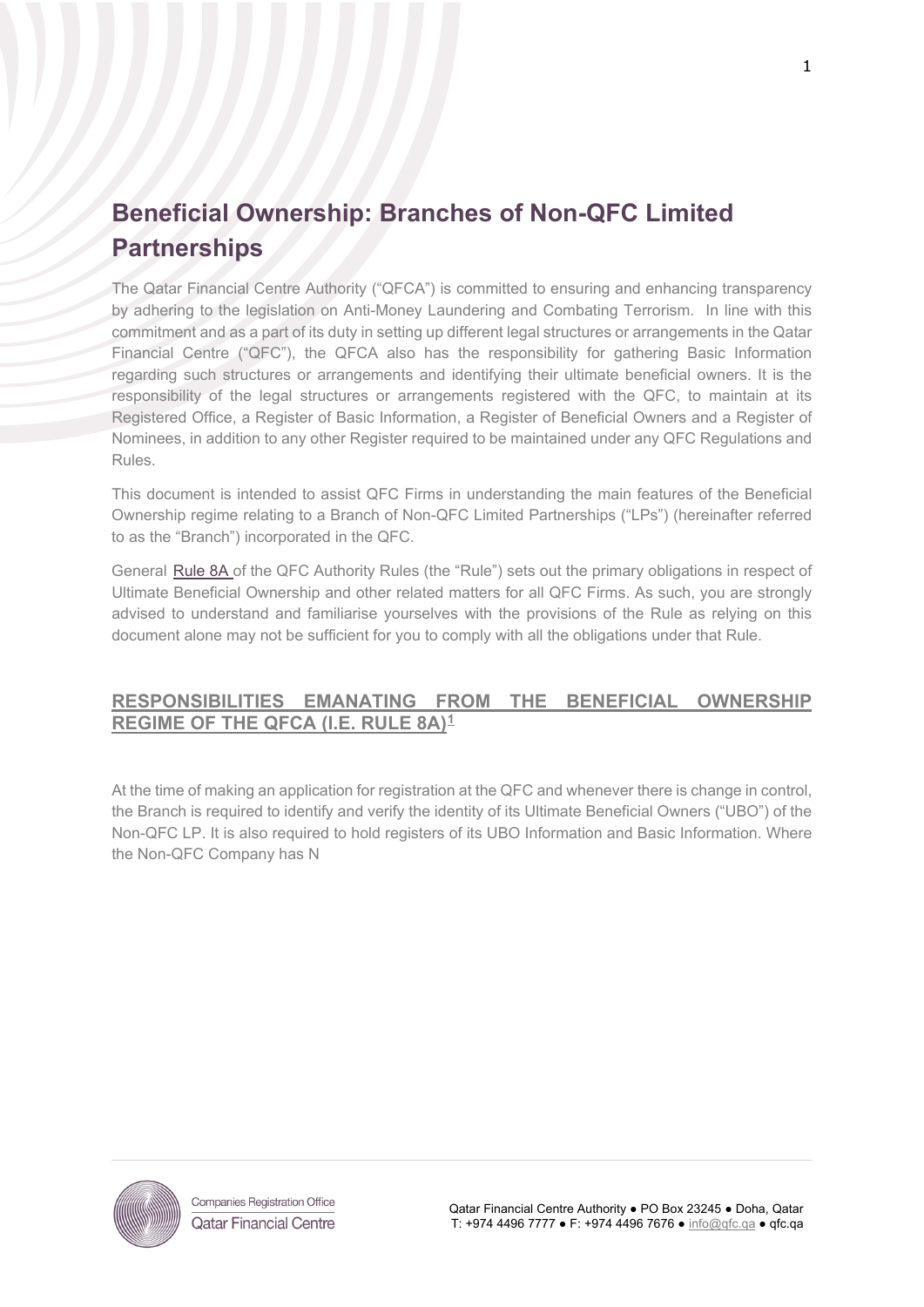# **(A)BASIC INFORMATION**

#### **What is Basic Information?**

Basic information means information relating to the Branch the following information relating to the Branch:

- 1. Name of the Branch;
- 2. Name of the Non-QFC LP;
- 3. Proof of registration of the Branch (e.g., Certificate of registration);
- 4. Legal form and status of Branch (i.e., Branch) and the Non-QFC LP (i.e., LP);
- 5. Address of the principal place of business of the Branch;
- 6. Registered office address or address of principal place of business of the Non-QFC LP;
- 7. Basic regulating power of the Non-QFC LP (e.g., Limited Partnership Agreement);
- 8. Name of the Principal Representative of the Branch;
- 9. List of key persons including limited partners of the Non-QFC LP or the equivalent thereof;
- 10. Voting rights associated with each partner of the Non-QFC LP.

Please click on the following link to read more about what constitutes basic information: [https://qfcra](https://qfcra-en.thomsonreuters.com/sites/default/files/net_file_store/QFCA_Compliance_Notice_No._21.pdf)[en.thomsonreuters.com/sites/default/files/net\\_file\\_store/QFCA\\_Compliance\\_Notice\\_No.\\_21.pdf](https://qfcra-en.thomsonreuters.com/sites/default/files/net_file_store/QFCA_Compliance_Notice_No._21.pdf)

#### **When should the Basic Information be submitted with the QFCA?**

The Branch needs to provide the Basic Information at the time of making an application for registration in the QFC and whenever requested by the QFCA or in accordance with the QFC Rules and Regulations. This information may change during the life of the Branch, so it is important that the Branch maintains, at its registered office, a register of Basic Information which must be kept up-to-date at all times.

# **(B)BENEFICIAL OWNERSHIP**

#### **What is Beneficial Ownership?**

Beneficial Ownership is a term that is used to determine the natural persons who ultimately own or control a certain legal structure or arrangement. For instance, the Partner of a Non-QFC LP may be owned or controlled by another corporate entity which, in turn, may be owned by a natural person. It is this natural person who is the UBO of the Non-QFC LP.

Thus, the chain of ownership or control will need to be determined up until we are able to identify the natural person who is the UBO of the Non-QFC LP. As such, the Beneficial Ownership regime tracks through several layers of the Non-QFC LP's legal/corporate and natural owners to determine the UBO. In the QFC, UBO is determined according to a set of criteria that is established under the [Rule .](https://qfcra-en.thomsonreuters.com/rulebook/qfca-rules-0)



**Companies Registration Office Qatar Financial Centre**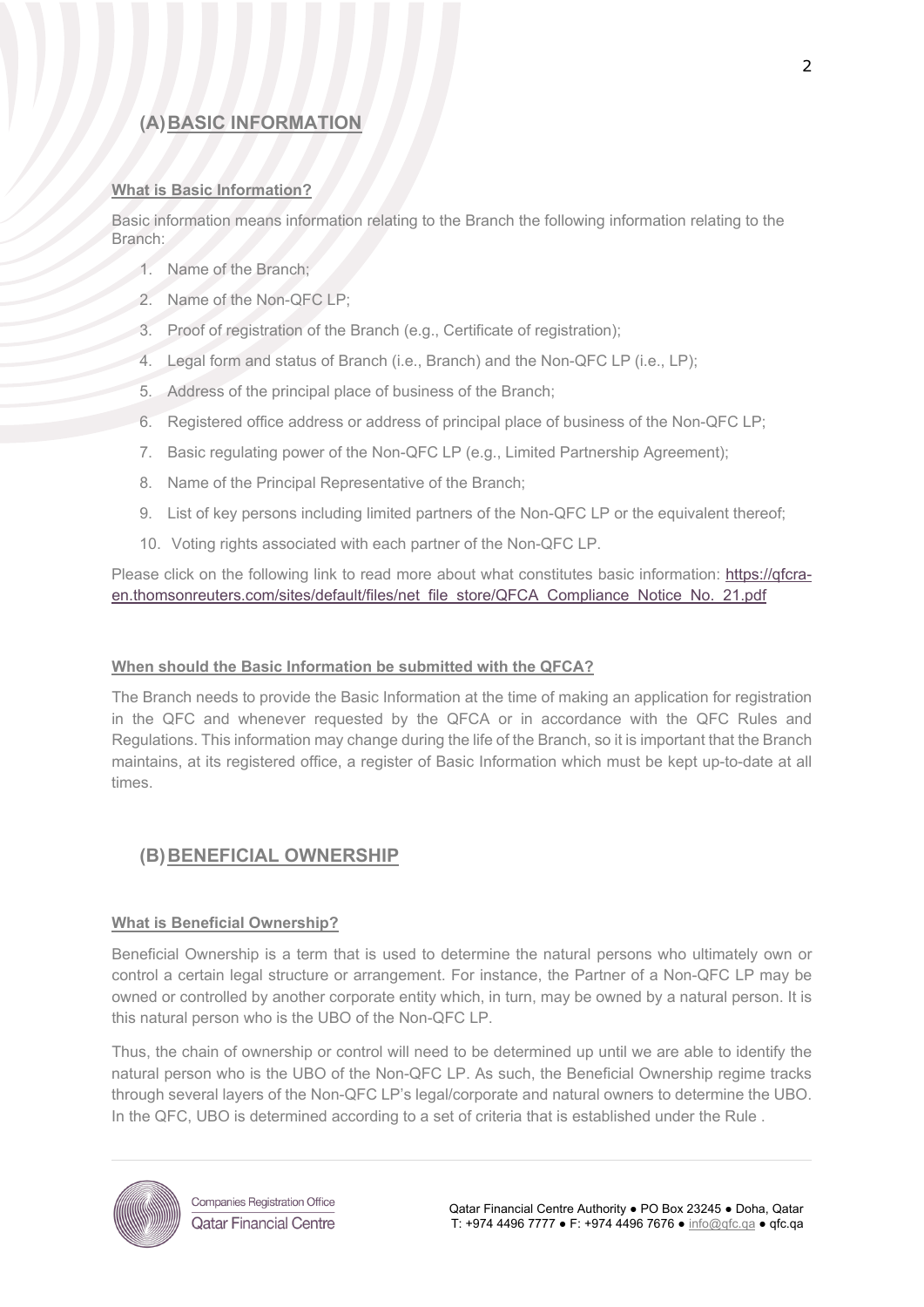### **How is the UBO of the Non-QFC LP determined?**

A UBO in respect of a Non-QFC LP is a natural person who:

- 1. holds or controls, directly or indirectly, including through contractual arrangements, or by any other means, 20% or more of the capital, profits or voting rights of that partnership; or
- 2. has the right to exercise, or actually exercises, control over the management of the partnership.

Where any of the above roles are fulfilled by a legal person (including legal arrangements), the Non-QFC LP must identify the natural person(s) who ultimately exercise control over such legal person(s) as the Beneficial Owners. It is important that the Non-QFC LP traces through all the legal person(s) or legal arrangements in order to determine and identify the natural person that is the UBO of the Non-QFC LP.

Please see General [Rule 8A](https://qfcra-en.thomsonreuters.com/rulebook/qfca-rules-0) of the QFCA Rules for information on how a UBO is determined

#### **What is Beneficial Owner ("BO") Information?**

Once the UBO is determined, the Branch must provide to the QFCA the following information about such UBO:

- 1. Full name as it appears on that person's passport or other government issued national identification document, including identifying number, country of issue, date of issue and expiry;
- 2. Nationality(s), place and date of birth;
- 3. Residential address or address for service of notices;
- 4. The date on which that person became or ceased to be a Beneficial Owner;
- 5. Voting rights associated with each Member of the Non-QFC LP;
- 6. A brief description of the basis on which the person exercises control, if control is exercised through means other than voting rights; and
- 7. The date on which the register of Beneficial Owners was last updated.

# **(C)NOMINEES**

Financial Action Task Force (FATF), the global standard setter and policymaking and an enforcement body in the field of combating money laundering, terrorism financing and other threats to the international financial system in the Interpretive Note<sup>[2](#page-2-0)</sup> to its Recommendation 24, explicitly provides that "…countries that have legal persons that …allow nominee shareholders or nominee directors, should take effective measures to ensure that they are not misused for money laundering or terrorist financing".

In the same Interpretive Note, countries are required to take measures to prevent the misuse of nominee shareholders and directors by, for example, requiring nominee shareholders and directors to disclose

<span id="page-2-0"></span><sup>2</sup> [https://cfatf-gafic.org/index.php/documents/fatf-40r/390-fatf-recommendation-24-transparency-and](https://cfatf-gafic.org/index.php/documents/fatf-40r/390-fatf-recommendation-24-transparency-and-beneficial-ownership-of-legal-persons)[beneficial-ownership-of-legal-persons](https://cfatf-gafic.org/index.php/documents/fatf-40r/390-fatf-recommendation-24-transparency-and-beneficial-ownership-of-legal-persons)